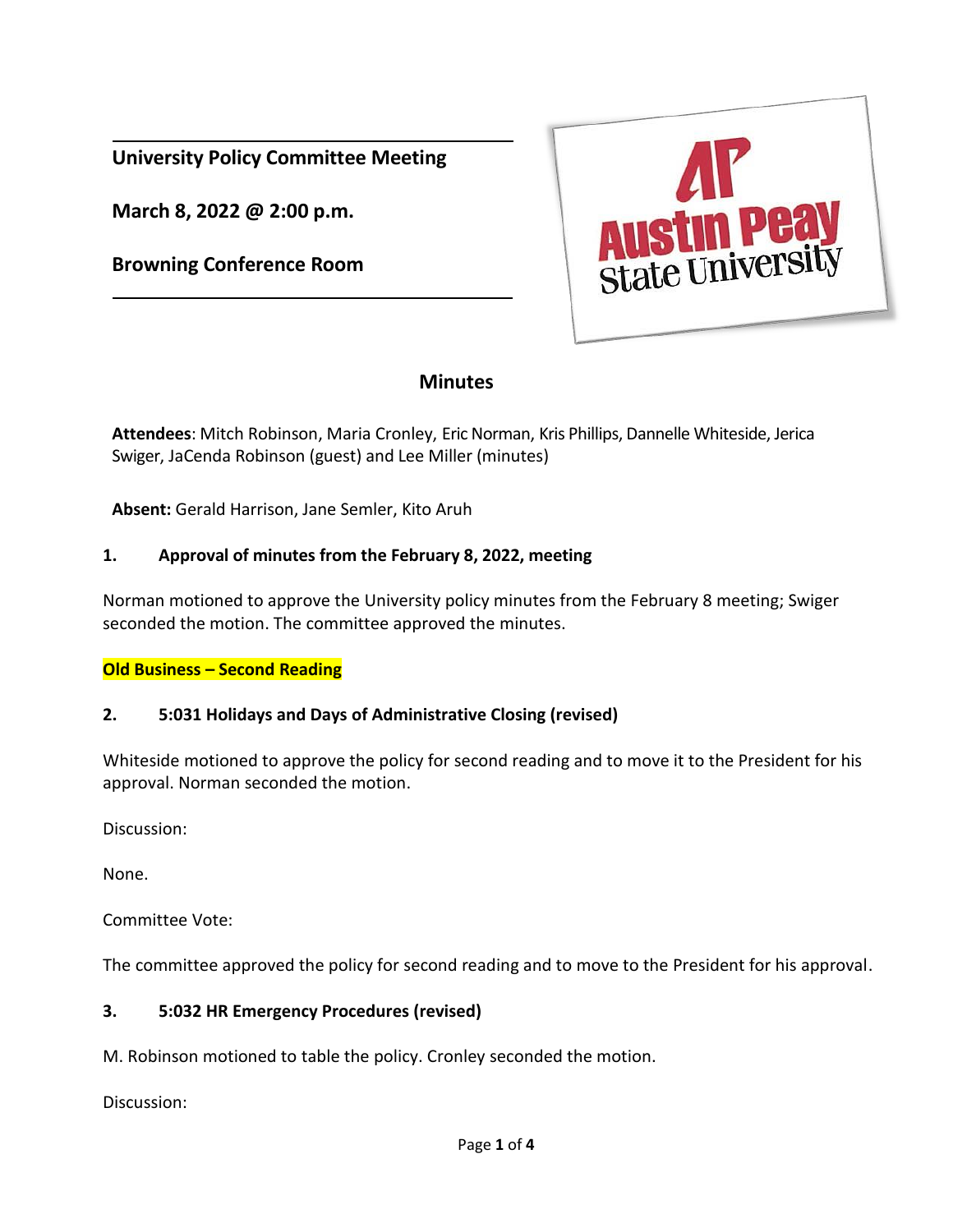The committee discussed the questions that were submitted during the public comment period for this policy revision, and determined it would be best to be sure these questions are addressed prior to moving forward with approving the revisions.

Committee Vote:

The committee approved tabling the policy revision.

## **4. 5:044 Educational Assistance for Others Not Employed by the University (revised)**

Norman motioned to approve the policy for second reading and to move it to the President for his approval. Cronley seconded the motion.

Discussion:

Minor changes were made to the section "Taxation of Educational Assistance Programs" on page one.

Committee Vote:

The committee approved the policy for second reading and to move to the President for his approval.

### **5. 5:005 Educational Assistance for Spouses and Dependents of APSU Employees (revised)**

Norman motioned to approve the policy for second reading and to move it to the President for his approval. Cronley seconded the motion.

Discussion:

Minor changes were made in order for the Policy Statement to better reflect our standard Policy Statement format.

Committee Vote:

The committee approved the policy for second reading and to move to the President for his approval.

#### **New Business – First Reading**

#### **6. 3:001 Student Rights and Freedoms (revision)**

Whiteside motioned to approve the policy for second reading and to move it to the President for his approval. Norman seconded the motion.

Discussion: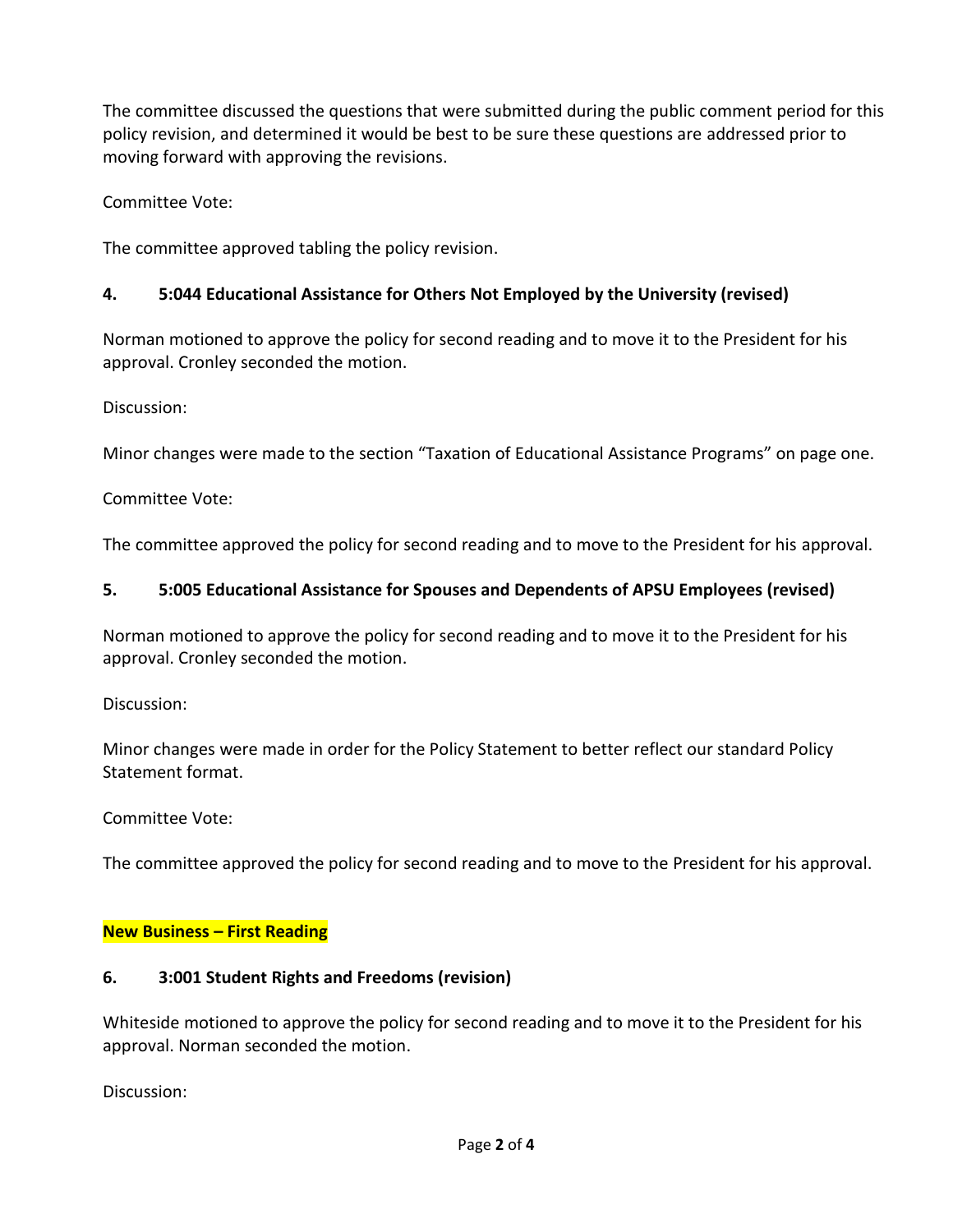None

Committee Vote:

The committee approved the policy for first reading and to move it to second reading.

# **7. 5:015 Hours Worked and Additional Pay (revised)**

Whiteside motioned to table the policy revision. Phillips seconded the motion.

Discussion:

Questions were raised dealing with the meaning of the verbiage found in the section of "Inclement Weather & Emergency Closing Time Reporting Procedures," and the committee has requested that Human Resources provide more details in this regard at the next meeting.

Committee Vote:

The committee approved tabling the policy revision.

# **8. 5:020 Leave Policies (revised)**

Cronley motioned to approve the policy for first reading and to move it to second reading. Whiteside seconded the motion.

Discussion:

The committee discussed and approved adding one additional line to item G under "Leave Provisions" to clarify in the event of a miscarriage or still birth, parental leave may be extended to the employee "addition to bereavement leave." Another minor change was also made during the meeting to remove the phrase "at the home institution" under item B in the section "Criteria for Donating Leave."

Committee Vote:

The committee approved the policy for first reading and to move it to second reading.

# **9. 5:036 Non-Faculty Promotions**

Norman motioned to approve the policy for first reading and to move it to second reading. Swiger seconded the motion.

Discussion:

A discussion took place concerning the definitions of promotions, transfers, and demotions. It was also noted this revision now incorporates the materials that had been put forth in Policy 5:026